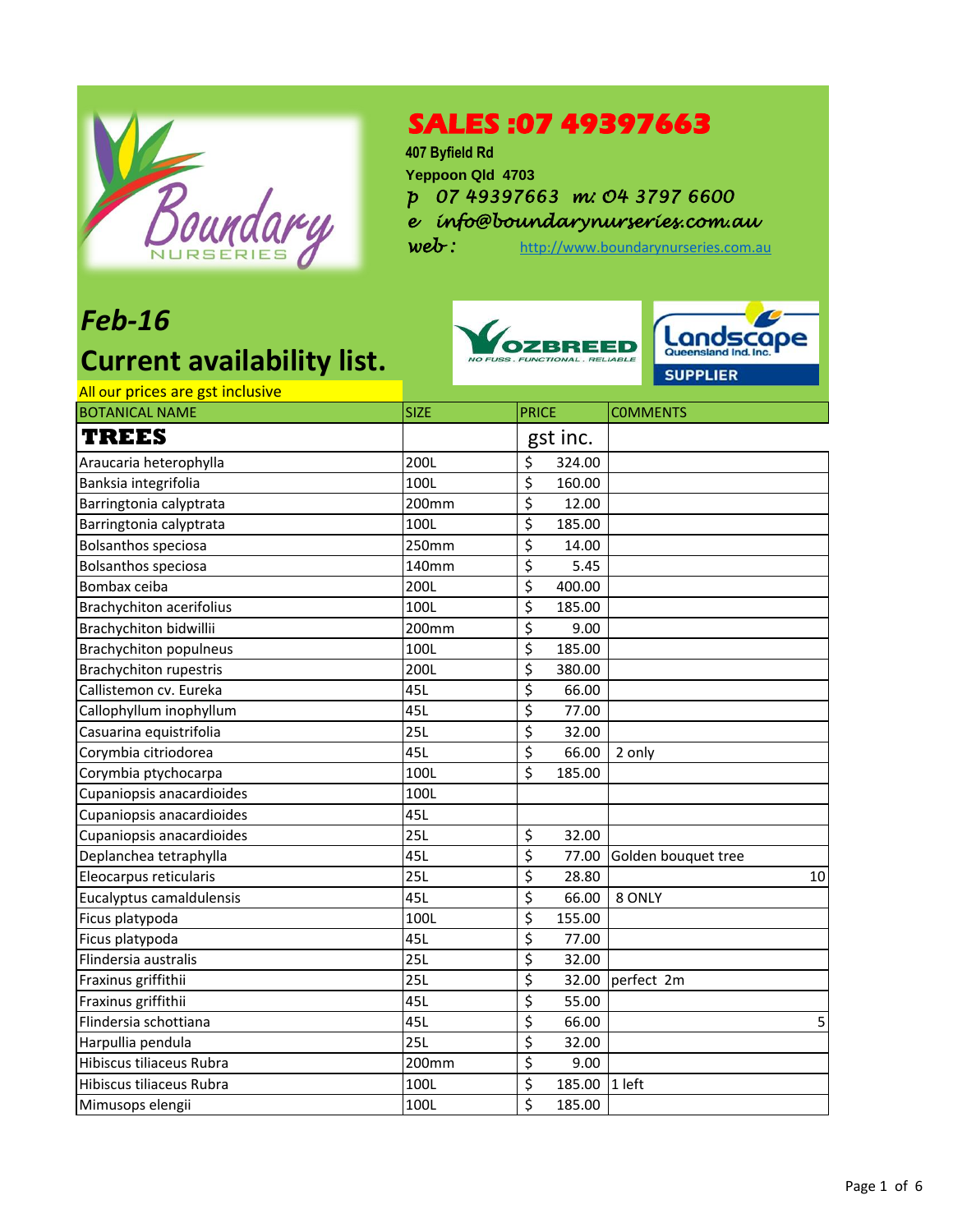| Nauclea orientalis                                                                   | 200L         | \$<br>350.00                                   |                        |
|--------------------------------------------------------------------------------------|--------------|------------------------------------------------|------------------------|
| Peltophorum pterocarpum                                                              | 100L         | \$<br>155.00                                   |                        |
| Plumeria acutifolia                                                                  | 45L          | \$<br>55.00                                    |                        |
| Plumeria rubra cv. Sunset                                                            | 200mm        | \$<br>12.00                                    |                        |
| Plumeria pudica                                                                      | 25L          | \$<br>45.00                                    | frangipani             |
| Polyalthia longifolia                                                                | 45L          | \$<br>120.00                                   | Indian mast tree       |
| Pongamia pinnata                                                                     | <b>180mm</b> | \$<br>7.80                                     |                        |
| Stenocarpus sinatus                                                                  | 100L         | na                                             |                        |
| Syzygium leuhmanii                                                                   | 45L          | \$<br>66.00                                    | 3                      |
| Tabebuia palmerii                                                                    | 100L         | \$<br>175.00                                   |                        |
| Tristaniopsis laurina 'DOW10' PBR Luscious® Ozbreed                                  | 100L         | \$<br>200.00                                   |                        |
| http://ozbreed.com.au/advanced-trees/download/luscious.pdf<br>Waterhousia floribunda | 45L          | \$<br>77.00                                    |                        |
| <b>PALMS</b>                                                                         |              |                                                |                        |
|                                                                                      |              |                                                |                        |
| Areca triandra                                                                       | 45L          | \$<br>95.00                                    |                        |
| Cocos nucifera 'Malay dwarf'                                                         | 200L         | \$<br>400.00                                   |                        |
| Dypsis lutescens                                                                     | 100L         | \$<br>160.00                                   |                        |
| Livistonia decora (decipiens)                                                        | 100L         | \$<br>168,00                                   |                        |
| Pandanus pendunculata                                                                | 500L         | POA                                            |                        |
| Pandanus pendunculata                                                                | 200L         | 330.00<br>\$                                   |                        |
| Roystonea regia                                                                      | 100L         | \$<br>168.00                                   |                        |
| Wodyetia bifurcata                                                                   | 100L         | \$<br>185.00                                   |                        |
| Wodyetia bifurcata                                                                   | 200L         | \$<br>385.00                                   |                        |
| <b>GRASSES</b>                                                                       |              |                                                |                        |
| Agapanthus mini white                                                                | 140mm        | \$<br>5.00                                     |                        |
| Agapanthus orientalis blue                                                           | 200mm        | $\overline{\boldsymbol{\mathfrak{s}}}$<br>8.85 |                        |
| Agapanthus orientalis white                                                          | 100mm        | \$<br>4.00                                     |                        |
| Agapanthus orientalis white                                                          | 200mm        | $\overline{\boldsymbol{\mathfrak{s}}}$<br>8.85 |                        |
| Angiozanthos Big Red                                                                 | 140mm        | \$<br>9.00                                     |                        |
| Chlorophytum Ocean                                                                   | 140mm        | $\overline{\boldsymbol{\mathsf{t}}}$<br>4.80   |                        |
| Dianella caerulea                                                                    | 140mm        | \$<br>4.60                                     | thick dense, sun grown |
| Dianella congesta                                                                    | NT           | \$<br>1.85                                     | beach dianella         |
| Dietes bicolour                                                                      | <b>140mm</b> | $\overline{\mathfrak{s}}$<br>4.60              |                        |
| Dietes grandiflora                                                                   | NT           | \$<br>1.85                                     |                        |
| Doryanthes excelsa                                                                   | 200mm        | \$<br>12.00                                    |                        |
| Doryanthes palmerii                                                                  | 200mm        | \$<br>12.00                                    |                        |
| Hymenocallis littoralis                                                              | 140mm        | \$<br>4.85                                     | spider lilly           |
| Liriope Evergreen Giant                                                              | 140mm        | \$<br>4.40                                     | thick and lush,        |
| Liriope muscari Isabella®<br>'LIRF' PBR.                                             | 140mm        | \$<br>4.80                                     |                        |
| Liriope muscari Just Right<br>'LIRJ' PBR                                             | 140mm        | \$<br>4.85                                     |                        |
| Liriope Stripey White                                                                | 140mm        | \$<br>5.00                                     |                        |
| Lomandra hystrix                                                                     | 140mm        | $\overline{\boldsymbol{\mathfrak{s}}}$<br>4.00 |                        |
| Lomandra hystrix                                                                     | Native Tube  | \$<br>1.85                                     |                        |
| Lomandra Lime Tuff pbr                                                               | 140mm        | $\overline{\mathbf{f}}$<br>5.00                |                        |
| Lomandra longifolia                                                                  | 140mm        | \$<br>4.40                                     |                        |
| Lomandra longifolia Verday                                                           | 140mm        | sold out                                       |                        |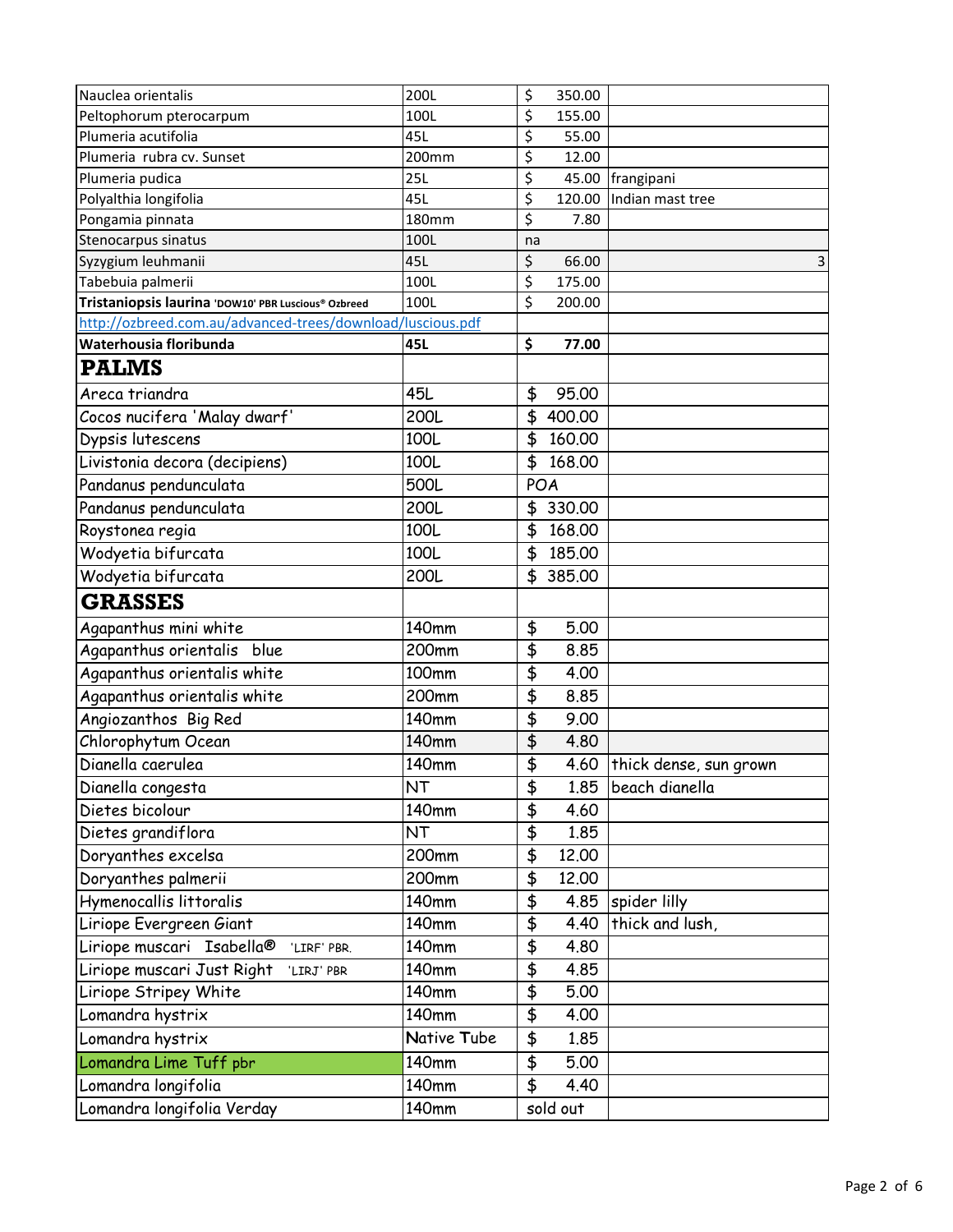| Ophiopogon japonicus                             | $140$ mm     | \$<br>4.40                                   |                      |
|--------------------------------------------------|--------------|----------------------------------------------|----------------------|
| Pennisetum alopecuroides                         | 140mm        | \$<br>3.30                                   | SPECIAL              |
| Pennisetum alopecuroidesPA300 Nafray pbr 140mm   |              | \$<br>5.00                                   |                      |
| Pennisetum rubrum                                | 200mm        | \$<br>8,00                                   |                      |
| Pennisetum rubrum dwarf 'Little Red Riding Hood' | 140mm        | \$<br>4.60                                   |                      |
| PINK PEARL™ Liriope muscari 'VS0001' PBR140mm    |              | \$<br>4.60                                   |                      |
| Zoyzia tenuifolia                                | 140mm        | \$<br>4.40                                   |                      |
|                                                  |              |                                              |                      |
| <b>GROUNDCOVERS</b>                              |              |                                              |                      |
| Alternanthera dentata 'Little Ruby'              | 140mm        | \$<br>4.85                                   |                      |
| Casuarina Cousin It                              | 200mm        | \$<br>9.50                                   |                      |
| Carpobrotus Aussie Rambler pbr Ozbreed           | 140mm        | \$<br>4.95                                   |                      |
|                                                  |              |                                              |                      |
| Chrysocephalum maxima                            | 140mm        | N/A                                          |                      |
| Delosperma hybrids                               | <b>140mm</b> | \$<br>4.40                                   |                      |
| Ficus Green Island                               | 140mm        | \$<br>4.85                                   |                      |
|                                                  |              |                                              |                      |
| Gazania rigens                                   | 140mm        | \$<br>4.00                                   | pink , mauve, orange |
| Gazania rigens                                   | <b>NT</b>    | $\overline{\mathbf{f}}$<br>1.85              |                      |
| Grevillea Cooroora Cascade                       | 140mm        | N/A                                          |                      |
| Isabella <sup>®</sup> Liriope muscari 'LIRF' PBR | 140mm        | \$<br>4.85                                   |                      |
| Myporium ellipticum                              | 140mm        | \$<br>3.50                                   | SPECIAL              |
| Rhoeo 'Pink Stripe' dwarf                        | 140mm        | \$<br>4.40                                   |                      |
| Rhoeo 'Pink Stripe' dwarf                        | 75mm         | \$<br>2.50                                   |                      |
|                                                  |              |                                              |                      |
| Zoysia tenuifolia                                | 140mm        | \$<br>4.40                                   | temple grass         |
| Peperomia magnoliifolia Green & Gold             | 200mm        | \$<br>9.00                                   |                      |
|                                                  |              |                                              |                      |
| <b>TROPICAL FOLIAGE</b>                          |              |                                              |                      |
| Alamanda catharitica 'Sunee'                     | 200mm        | \$<br>8.25                                   |                      |
| Alpinia caerulea Red Back                        | 200mm        | 8.60<br>\$                                   |                      |
| Alpinia mutica                                   | 200mm        | \$<br>8.95                                   |                      |
| Alpinia zerumbut                                 | 250mm        | \$<br>12.00                                  |                      |
| Alpinia zerumbut variegata                       | 300mm        | \$<br>28.80                                  |                      |
| Codiaeum variegatum assorted                     | 200mm        | \$<br>9.50                                   |                      |
| Codiaeum variegatum Mammy                        | 200mm        | $\overline{\boldsymbol{\mathsf{t}}}$<br>9.50 |                      |
| Codiaeum variegatum Petra                        | 200mm        | \$<br>9.50                                   |                      |
| Cordyline petiolaris                             | <b>180mm</b> | \$<br>8.00                                   | native cordyline     |
| Cordyline terminalis assorted                    | 200mm        | \$<br>8.85                                   |                      |
| Cordyline terminalis Fire Fountain(firestorm)    | 200mm        | \$<br>8.85                                   |                      |
| Cordyline terminalis Firestorm                   | 140mm        | \$<br>4.60                                   |                      |
| Costus comosus Red Tower                         | 200mm        | \$<br>12.00                                  |                      |
| Costus productus 'Dwarf orange'                  | 200mm        | \$<br>12.00                                  |                      |
| Costus belize                                    | 200mm        | \$<br>12.00                                  |                      |
| Costus woodsonii cv 'French Kiss'                | 200mm        | \$<br>12.00                                  |                      |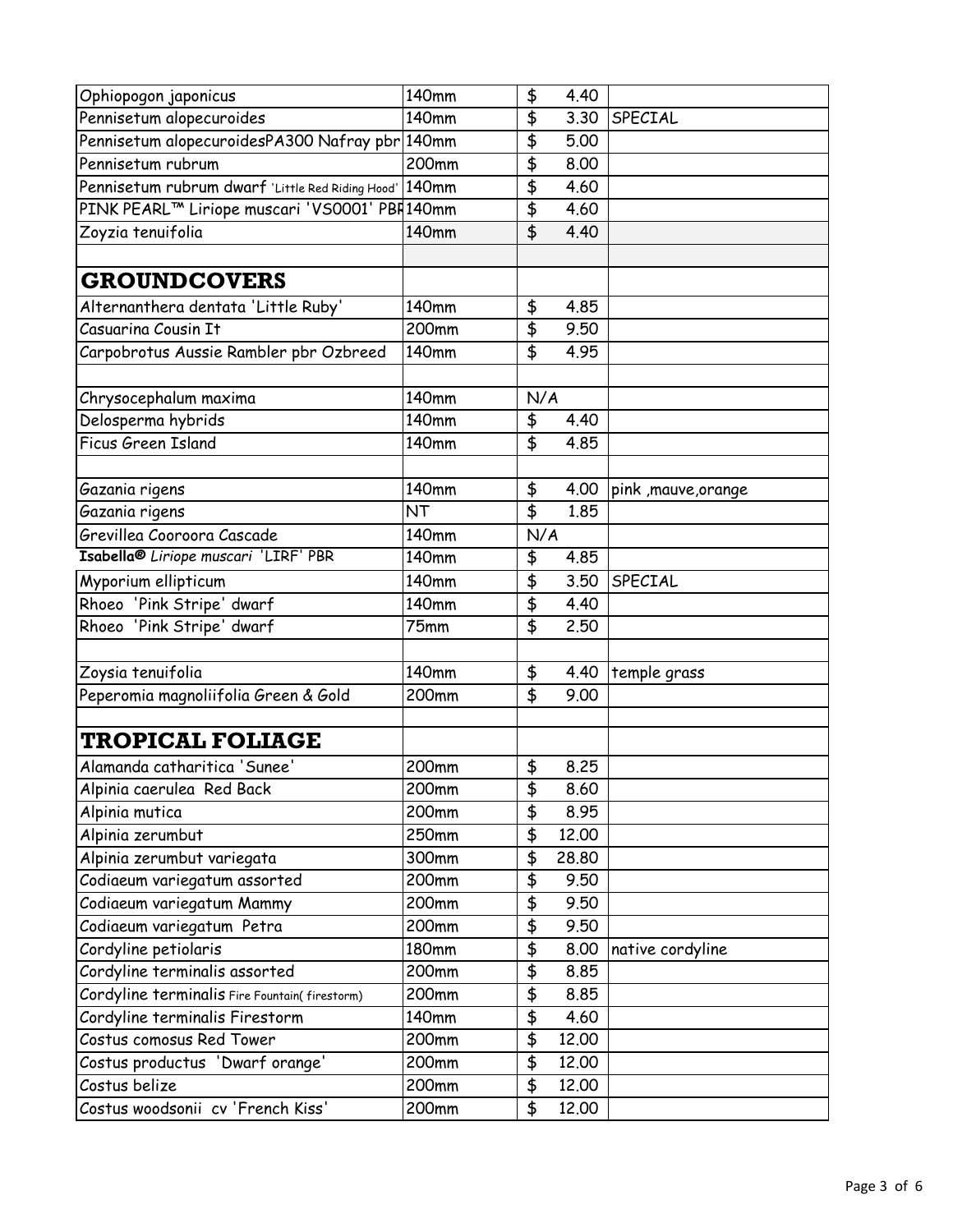| Costus afer cv. 'Sweet Lips'               | 200mm | \$                                     | 12.00 |                      |
|--------------------------------------------|-------|----------------------------------------|-------|----------------------|
| Cythea cooperii                            | 45L   | \$                                     | 77.00 |                      |
| Dieffenbachia seguine 'Tropic Snow'        | 200mm | \$                                     | 9.00  |                      |
| Dracena marginata                          | 45L   | \$                                     | 77.00 | feature specimens    |
| Dracena marginata black / white/ pink var. | 200mm | \$                                     | 8,00  |                      |
| Excoecaria variegata                       | 200mm | \$                                     | 12.00 |                      |
| Heliconia 'Golden Torch'                   | 200mm | \$                                     | 12.00 |                      |
| Heliconia assorted<br>named cv.            | 300mm | \$                                     | 35.00 |                      |
| Heliconia assorted<br>named cv.            | 400mm | \$                                     | 98.00 |                      |
| Heliconia psittacorum Sassy                | 200mm | \$                                     | 12.00 |                      |
| Heliconia psittacorum 'Lizette'            | 200mm | \$                                     | 12.00 |                      |
| Heliconia rostrata                         | 250mm | \$                                     | 14.00 |                      |
| Magnolia grandiflora Little Gem            | 300mm | \$                                     | 60.00 |                      |
| Philodendron gloriosum                     | 250mm | \$                                     | 28.00 |                      |
| Philodendron 'Sarahs Way'                  | 200mm | \$                                     | 9.90  |                      |
| Philodendron Xanadu                        | 200mm | \$                                     | 9.50  |                      |
| Plumeria pudica 'Everlasting Love'         | 25L   | \$                                     | 42.00 |                      |
| Russelia equisetiformis Ruby Falls         | 200mm | \$                                     | 8.25  |                      |
| Russelia juncus yellow                     | 200mm | \$                                     | 8.25  |                      |
| Sansevieria trifasciata Moonshine          | 200mm | $\overline{\boldsymbol{\mathfrak{s}}}$ | 12.00 |                      |
| Strelitzia reginae                         | 300mm | \$                                     | 30.00 |                      |
| Strelitzia reginae                         | 200mm | $\overline{\boldsymbol{\mathsf{t}}}$   | 9.00  |                      |
| Thysanolaena maxima                        | 200mm | \$                                     | 9.00  | tiger grass          |
| Zingiber spectabilis                       | 300mm | $\overline{\mathfrak{s}}$              | 35.00 |                      |
| Zingiber spectabilis Giant New Guinea      | 300mm | \$                                     | 35.00 |                      |
| Zingiber spectabilis Orange beehive        | 300mm | \$                                     | 35.00 |                      |
| Zingiber spectabilis Golden Beehive        | 300mm | \$                                     | 35.00 |                      |
|                                            |       |                                        |       |                      |
| <b>HEDGES EDGES &amp; SCREENING SHRUBS</b> |       |                                        |       |                      |
| Acalypha assorted                          | 140mm | \$                                     | 4.00  |                      |
| Acalypha Inferno                           | 140mm | \$                                     | 4.40  |                      |
| Acmena Allyn Magic pbr                     | 200mm | \$                                     | 9.90  |                      |
| Acmena smithii Forest Flame                | 250mm | \$                                     | 28.00 |                      |
| Cuphea mexicana mauve                      | 140mm | \$                                     | 4.40  |                      |
| Dracena pleome Song of India               | 200mm | $\overline{\boldsymbol{\mathfrak{s}}}$ | 9.00  |                      |
| Dracena pleome Malay stripe                | 200mm | \$                                     | 9.00  |                      |
| Dracena pleome 'Malay Stripe'              | 300mm | \$                                     | 28.80 |                      |
| Gardenia florida                           | 140mm | \$                                     | 4.60  |                      |
| Gardenia florida                           | 200mm | \$                                     | 8.85  | full bud             |
| Gardenia radicans                          | 200mm | \$                                     | 8.25  |                      |
| Hibiscus rosa sinensis 'Magnifica'         | 200mm | $\overline{\boldsymbol{\mathfrak{s}}}$ | 8.60  | dense compact        |
| Hibiscus rosa sinensis 'Carnation Red'     | 200mm | \$                                     | 8.25  | dense compact hedger |
| Ixora Malay Pink                           | 200mm | \$                                     | 9.80  | impressive stock     |
| Ixora Gold Ball                            | 200mm | \$                                     | 12.00 |                      |
| Ixora Gold Malay                           | 200mm | \$                                     | 9.95  |                      |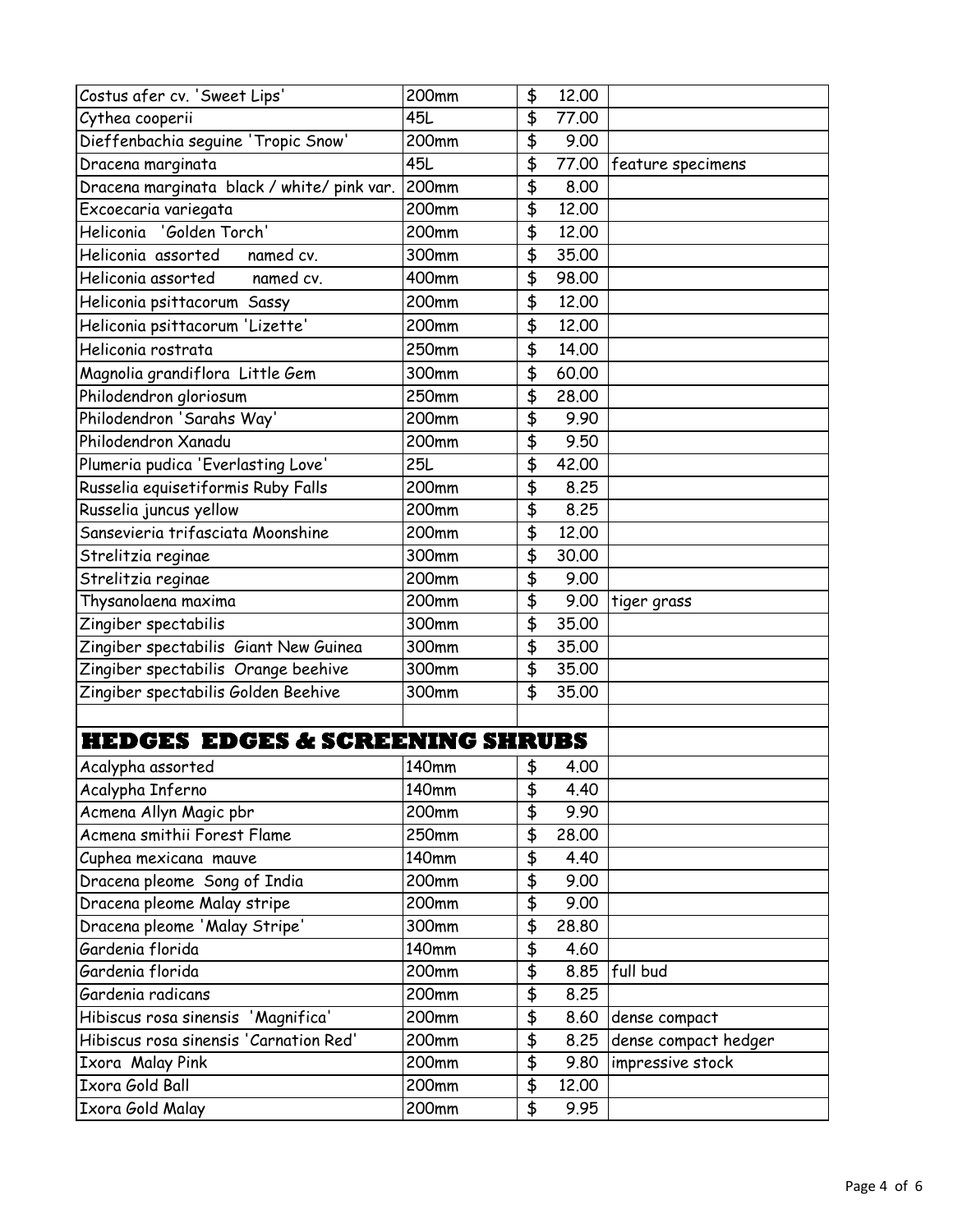| Ixora Peach Malay                          | 200mm               | \$<br>8.95                                     |                    |
|--------------------------------------------|---------------------|------------------------------------------------|--------------------|
| Ixora sunkist                              | $140$ mm            | \$<br>4.95                                     | dwarf orange       |
| Nandina domestica nana                     | 140mm               | \$<br>4.60                                     |                    |
| Nandina domestica nana                     | 200mm               | $\overline{\mathbf{P}}$<br>8.45                |                    |
| Phyllanthus multiflorus                    | 140mm               | n/a                                            |                    |
| Syzygium australe Aussie Boomer            | 200mm               | \$<br>9.35                                     |                    |
| Syzygium australe Baby Boomer              | 200mm               | $\overline{\boldsymbol{\mathfrak{s}}}$<br>9.35 |                    |
| Syzygium australe BIG RED pbr              | 300mm               | \$<br>55.00                                    |                    |
| Syzygium australe Resilience               | 200mm               | \$<br>8.95                                     |                    |
| Syzygium cascade pbr                       | 250mm               | \$<br>28,80                                    |                    |
| Syzygium smithii Firescreen Syn.(Acmena)   | 45L                 | \$<br>66.00                                    | 2+ metres          |
| Syzygium smithii minor Cherry Surprise pbr | 200mm               | \$<br>9.35                                     |                    |
| Virburnum odoratissimum 'Emerald Lustre'   | 200mm               | \$<br>8.85                                     |                    |
| Westringia Zena                            | 140mm               | \$<br>4.60                                     |                    |
|                                            |                     |                                                |                    |
|                                            |                     |                                                |                    |
|                                            |                     |                                                |                    |
| <b>NATIVE SHRUBS</b>                       |                     |                                                |                    |
| Acmena hemilampra dwarf                    | <b>25L</b>          | \$<br>28.00                                    |                    |
| Callistemon viminalis cvo1 Slim TM         | 200mm               | na                                             |                    |
| Brachychiton bidwillii                     | 200mm               | \$<br>12.00                                    |                    |
| Breynia Ironstone Range                    | 200mm               | \$<br>8.80                                     |                    |
| Callistemon Mr Foster                      | 45L                 | \$<br>66.00                                    |                    |
| Callistemon Revolution Gold                | 140mm               | \$<br>4.40                                     |                    |
| Callistemon Slim                           | 140mm               | \$<br>4.80                                     |                    |
| Callistemon viminalis Green John LJ23 pbr  | 140mm               | \$<br>5.00                                     | $1.5 \times 1.5$   |
| Callistemon viminallis Captain Cook        | 140mm               | $\overline{\boldsymbol{\mathsf{t}}}$<br>4.60   |                    |
| Callistemon Wildfire                       | <b>140mm</b>        | \$<br>4.40                                     |                    |
| Crinum pendunculata                        | 200mm               | $\overline{\boldsymbol{\mathfrak{s}}}$<br>8.25 |                    |
| Grevillea Ned Kelly                        | 140mm               | n/a                                            |                    |
| Grevillea Robyn Gordon                     | 140mm               | \$<br>5.50                                     |                    |
| Grevillea Superb                           | 140mm               | \$<br>5.50                                     |                    |
| Leptospernum polygalifolium                | 140mm               | \$<br>4.60                                     |                    |
| Melaleuca quinquenervia Mini Quini         | 140mm               | \$<br>4.60                                     |                    |
| Westringia fruticosa WES04 Grey Box pbr    | $\overline{1}40$ mm | na                                             | 4wks               |
| Westringia fruticosa WES05 Mundi pbr       | 140mm               | na                                             | 4wks               |
| Westringia WES02 AUSSIE BOX pbr            | 140mm               |                                                | 4wks               |
| Westringia Zena                            | 140mm               | \$<br>4.60                                     | quantity available |
| Melaluca Little Red                        | 140mm               | \$<br>4.60                                     |                    |
|                                            |                     |                                                |                    |
|                                            |                     |                                                |                    |
|                                            |                     |                                                |                    |
|                                            |                     |                                                |                    |
| <b>FEATURE PLANTS</b>                      |                     |                                                |                    |
| Aloe assorted cv.                          | 200mm               | \$<br>16.00                                    |                    |